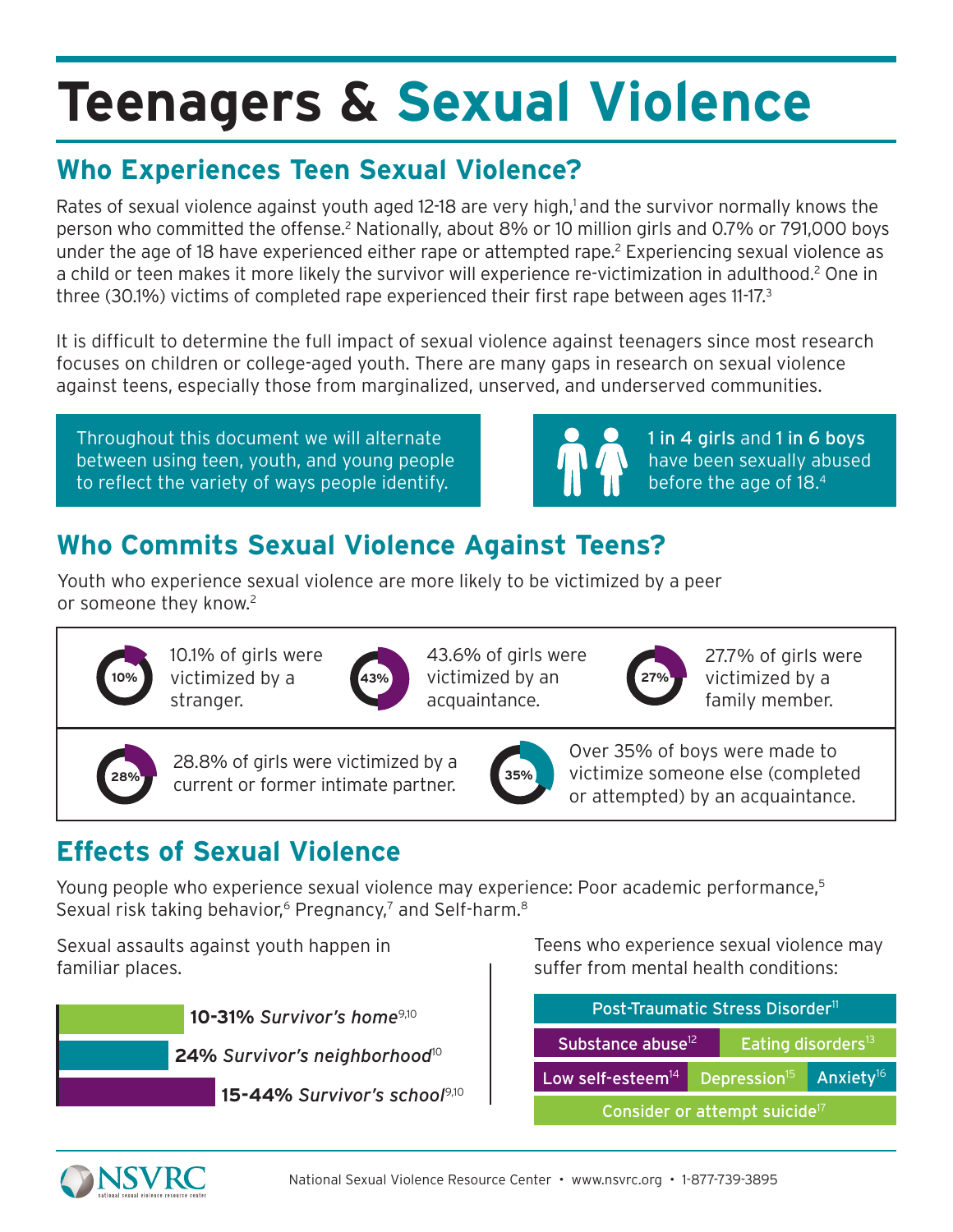## **Sexual Violence and Students**

According to the 2015 Youth Risk Behavior Survey, 6.7% of high school students reported they were physically forced to have sexual intercourse. This includes:<sup>18</sup>



## **Sexual Violence in Detention Facilities**

A Bureau of Justice Statistics report found that in a nationally survey of juvenile facilities and state contract facilities that:20



In 2011-12 4.7% of youth age 16-17 who were held in adult prisons and jails reported sexual victimization. This rate is similar to those of adult inmates.<sup>21</sup>

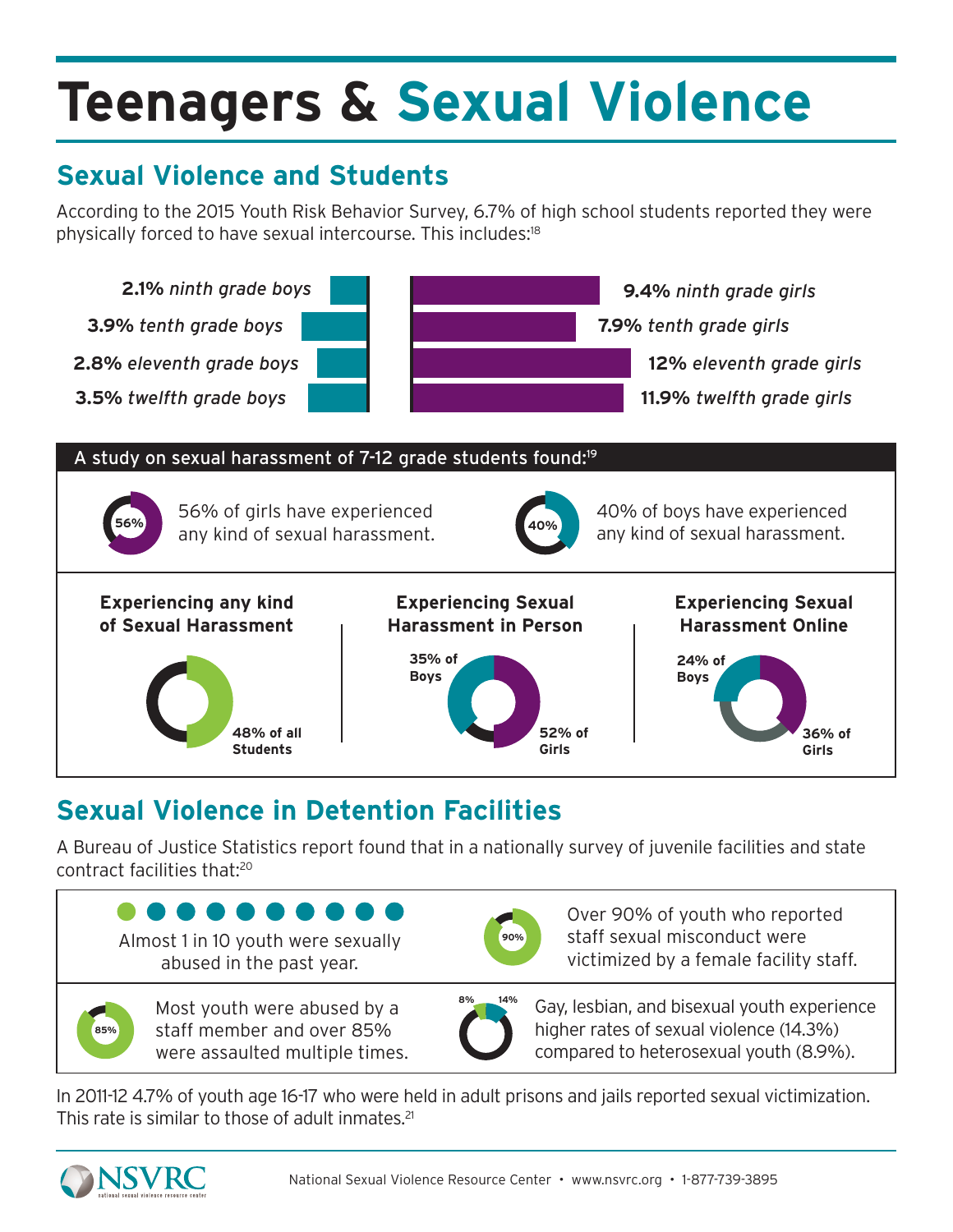## **Oppression and Sexual Violence Against Teens**

Sexual violence does not happen in isolation. Oppression (racism, classism, heterosexism, ableism, etc) is one of the root causes of sexual violence.<sup>22</sup> Youth of color, homeless youth, and LGBTQ youth are more likely to experience sexual violence.

#### **Race and Sexual Violence**

African American and Hispanic girls are more likely to experience sexual violence than white girls.<sup>23</sup>



#### **LGBTQ and Sexual Violence**

LGBT youth are more than three times as likely to engage in survival sex or exchange sex for food, money, shelter, drugs, or clothing.26



LGBTQ youth are more likely to experience sexual harassment than heterosexual youth. In one study 81% of transgender youth experienced sexual harassment.28



29.9% of lesbian or bisexual girls indicated they had been forced to have sexual intercourse.27



25.5% of gay or bisexual boys indicated they had been forced to have sexual intercourse.27

#### **Homelessness and Sexual Violence**

Homeless or precariously housed youth reported experiencing childhood sexual abuse and sexual assault.<sup>24</sup>

> **33.2%** *Childhood Sexual Abuse (prior to homelessness)*

**13%** *Sexual Assault (since becoming homeless)*

LGBTQ youth experience higher rates of sexual violence before becoming homeless.25

Once homeless LGBTQ youth are victims of 7.4 more acts of sexual violence during their lifetime than their heterosexual homeless peers.<sup>25</sup>

#### **Disability and Sexual Violence**

Youth with physical disabilities are more likely to experience sexual violence than youth without physical disabilities.<sup>29</sup>

| 25% |  |
|-----|--|
|     |  |

Over 25% of girls with a physical experienced contact sexual violence.<sup>30</sup>



Over 18% of boys with a physical disability have experienced contact sexual violence.30

In one study over 22% of physically disabled youth experienced contact sexual violence – this is 1.74 times higher than able bodied youth. Over 40% of physically disabled youth experienced non-contact sexual violence.<sup>30</sup>

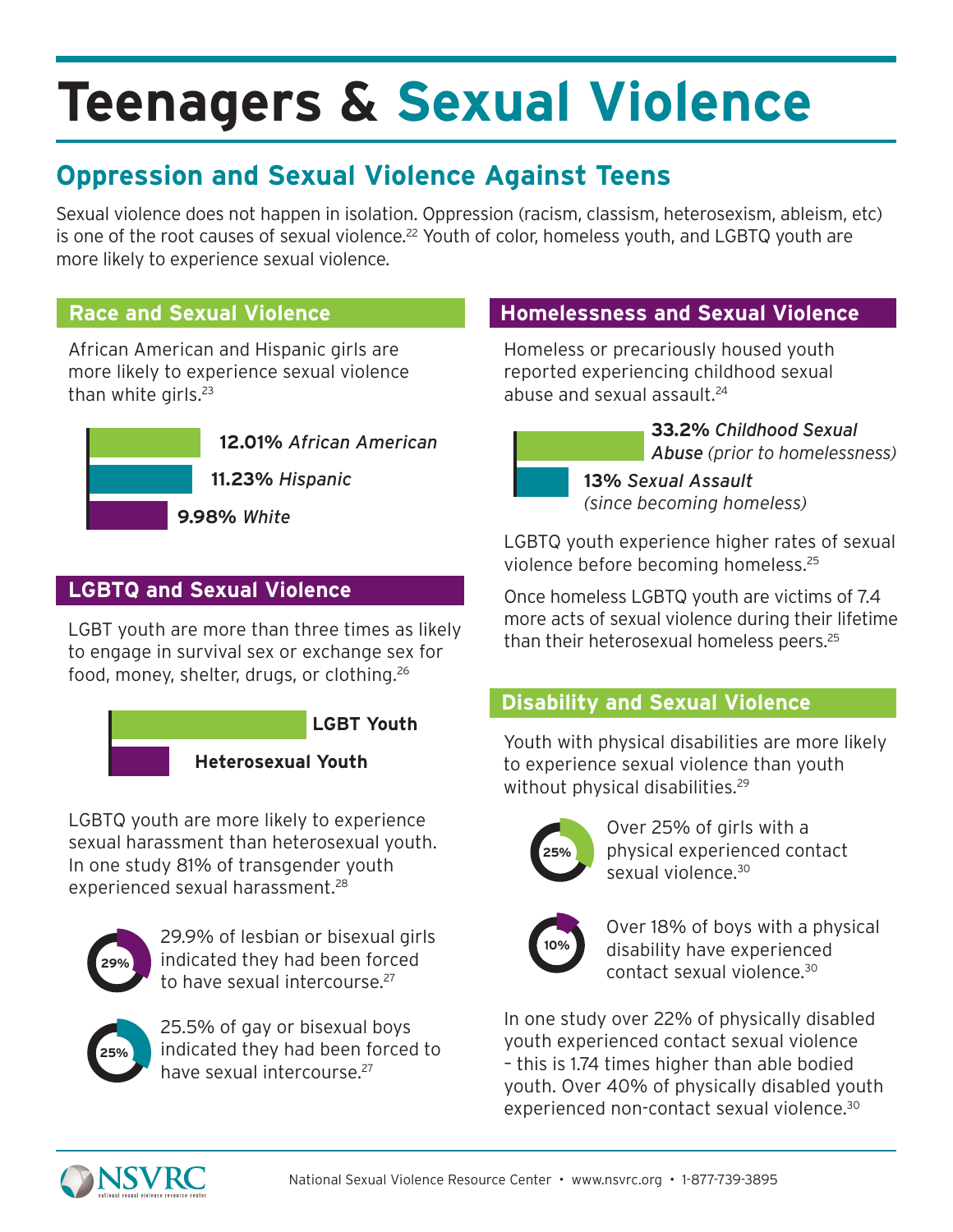### **References**

- 1 Black, M. C., Basile, K. C., Breiding, M. J., Smith, S. G., Walters, M. L., Merrick, M. T., … Stevens, M. R. (2011). *National Intimate Partner and Sexual Violence Survey: 2010 summary report.* Retrieved from the Centers for Disease Control and Prevention, National Center for Injury Prevention and Control: https://www.cdc.gov/violenceprevention/pdf/nisvs\_report2010-a.pdf
- 2 Centers for Disease Control and Prevention. (n.d.) *Sexual violence in youth: Findings from the 2012 National Intimate Partner and Sexual Violence Survey.* Retrieved from https://www.cdc.gov/violenceprevention/pdf/2012FindingsonSVinYouth.pdf
- 3 Smith, S. G., Chen, J., Basile, K. C., Gilbert, L. K., Merrick, M. T., Patel, N., … Jain, A. (2017). *The National Intimate Partner and Sexual Violence Survey (NISVS): 2010-2012 state report.* Retrieved from the Centers for Disease Control and Prevention, National Center for Injury Prevention and Control: https://www.cdc.gov/ violenceprevention/pdf/NISVS-StateReportBook.pdf
- 4Dube, S. R., Anda, R. F., Whitfield, C. L., Brown, D. W., Felitti, V. J., Dong, M., & Giles, W. H. (2005). Long-term consequences of childhood sexual abuse by gender of victim. *American Journal of Preventive Medicine, 28,* 430–438. doi:10.1016/j.amepre.2005.01.015
- 5Macmillan, R., & Hagan, J. (2004). Violence in the transition to adulthood: Adolescent victimization, education, and socioeconomic attainment in later life. *Journal of Research on Adolescence, 14,* 127-158. doi:10.1111/j.1532-7795.2004.01402001.x
- 6Lang, D. L., Sales, J. M., Salazar, L. F., Hardin, J. W., DiClemente, R. J., Wingood, G. M., & Rose, E. (2011). Rape victimization and high risk sexual behaviors: Longitudinal study of African-American adolescent females. *Western Journal of Emergency Medicine, 12,* 333-342*.* Retrieved from the U.S. National Library of Medicine, National Center for Biotechnology Information:

https://www.ncbi.nlm.nih.gov/pmc/articles/PMC3117610/pdf/wjem12\_3p0333.pdf

- 7 Noll, J. G., Shenk, C. E., & Putnman, K. T. (2009). Childhood sexual abuse and adolescent pregnancy: A metaanalytic update. *Journal of Pediatric Psychology, 34,* 336-378. doi:10.1093/jpepsy/jsn098
- 8Noll, J. G., Horowitz, L. A., Bonanno, G. A., Trickett, P. K., & Putnam, F. W. (2003). Revictimization and selfharm in females who experienced childhood sexual abuse: Results from a prospective study. *Journal of Interpersonal Violence, 18,* 1452-1471. doi:10.1177/0886260503258035
- 9Young, A. M., Grey, M., & Boyd, C. J. (2009). Adolescents' experiences of sexual assault by peers: Prevalence, and nature of victimization occurring within and outside of school. *Journal of Youth and Adolescence, 38,* 1072-1083. doi:10.1007/s10964-008-9363-y
- 10Kilpatrick, D. G., Saunders, B. E., & Smith, D. W. (2003, April). Youth victimization: Prevalence and implications (NCJ 194972). *NIJ Research in Brief.* Retrieved from National Criminal Justice Reference Service: https://www. ncjrs.gov/pdffiles1/nij/194972.pdf
- 11Kilpatrick, D. G., Ruggiero, K. J., Acierno, R., Saunders, B. E., Resnick, H. S., & Best, C. L. (2003). Violence and risk of PTSD, major depression, substance abuse/dependence, and comorbidity: Results from the National Survey of Adolescents. *Journal of Consulting and Clinical Psychology, 71,* 692-700. doi:10.1037/0022-006X.71.4.692
- <sup>12</sup>Kilpatrick, D. G., Acierno, R., Saunders, B., Resnick, H. S., Best, C. L., & Schnurr, P. P. (2000). Risk factors for adolescent substance abuse and dependence: Data from a national sample. *Journal of Consulting and Clinical Psychology, 68,* 19-30. doi:10.1037/0022-006X.68.1.19
- 13Thompson, K. M., Wonderlich, S. A., Crosby, R. D., & Mitchell, J. E. (2001). Sexual violence and weight control techniques among adolescent girls. *International Journal of Eating Disorders, 29,* 166-176. doi:10.1002/1098-108X(200103)29:2<166::AID-EAT1006>3.0.CO;2-3
- <sup>14</sup>Turner, H. A., Finkelhor, D., & Ormrod, R. (2010). The effects of adolescent victimization on self-concept and depressive symptoms. *Child Maltreatment, 15,* 76-90. doi:10.1177/1077559509349444